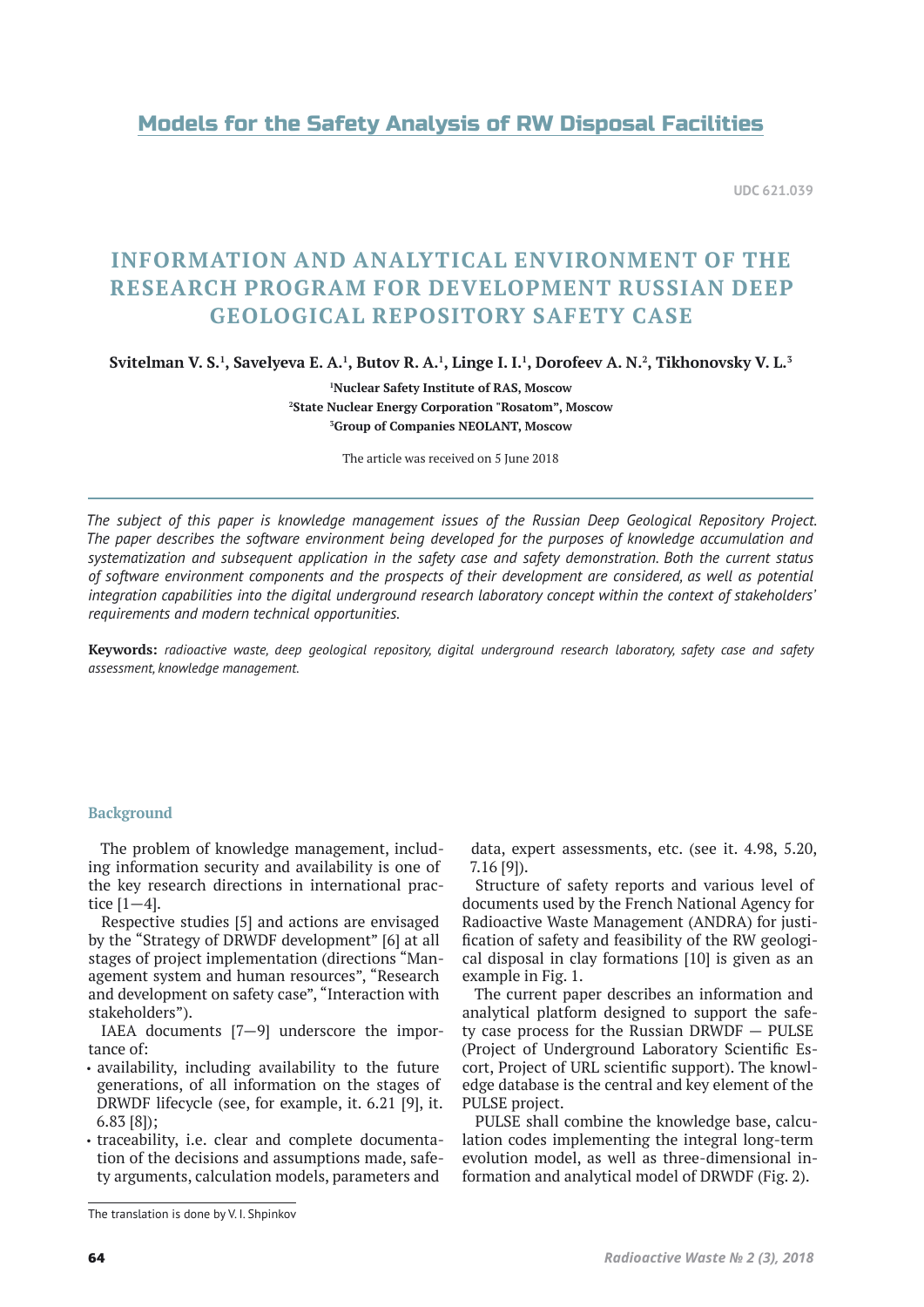

*Fig. 1. Structure of ANDRA documentation for the project of RW geological disposal*



*Fig. 2. Main elements of the Pulse project*

## **Knowledge Database**

In the light of the requirement of availability of the information covering DRWDF lifecycle, the basic element of PULSE knowledge database is a file archive containing all documents accumulated on the subject and used in process of safety case development:

- scientific, technical reports and overall documentation of the project over the period of its implementation (starting from mid-1980 – s):
- all relevant reference documentation, with volume exceeding the volume of the reports by many times;
- reports on overseas DRWDF projects;
- compilations of scientific publications on various aspects of RW disposal.

It should be noted that due to the attention paid to knowledge conservation in major projects [4], not necessarily connected to disposal of radioactive waste, there currently are international information

systems publicly available, for example, library of documents covering all aspects of IAEA activities [11].

The developers of PULSE do not intend to duplicate these systems. All documents used in any way in the process of safety case development, either as argumentation, data source or any relevant information, are gradually added to the file archive.

The next step is transition from a structured information storage to a knowledge database, which requires implementation of tools for use of information in decision-making at various stages of implementation of the Strategy of DRWDF development. These tools shall process all the accumulated information, as well as information received as a result of actions performed or studies. Also there should be a capability to take into account and analyze expert opinions.

At the current stage of development, PULSE knowledge database contains the tools for the following tasks: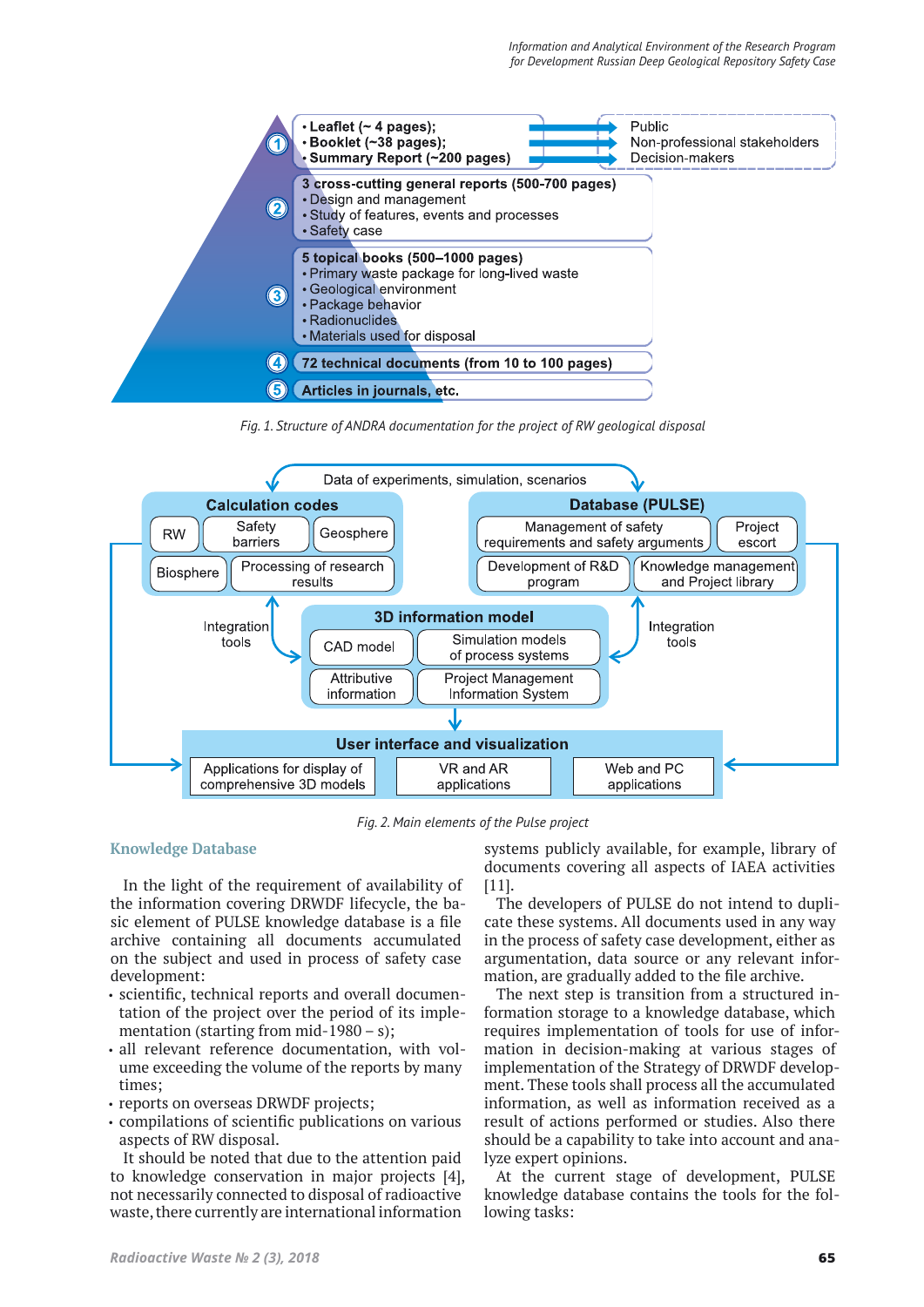## Models for the Safety Analysis of RW Disposal Facilities

- systematization and analysis of the extent of implementation of requirements to the DRWDF based on various sources (section "LSR and requirements");
- justification of the most probable and alternative scenarios of disposal system evolution including connections with required research (section "LSR and requirements");
- structuring of the already carried out and planned studies, including their interconnections (section "Research program);
- analysis of the state of knowledge of the disposal systems in terms of Features, Events, Processes (section "Features, Events, Processes) [12];
- documentation of experts work in the framework of safety argumentation and project escort (section "Project Escort").

PULSE database is developed as a web interface for the Oracle database management system [13]. The interface provides options to display information in the form of various structured forms and graphs for organization of convenient work on analysis and modification of data. If required, access to specific tools may be granted or restricted for specific users or groups of users.

For example, IAEA documents contained in "LSR and requirements" section are decomposed into a system of separate requirements and recommendations [5], and may be viewed as a report with search and selection capabilities, and references to the full text. A similar structure is implemented for regulatory requirements regulating various stages of DRWDF lifecycle.

In contrast to the regulatory ones, the technical requirements to the components of the disposal system are formulated in process of development of the safety case for a specific facility.

Therefore, the user may interactively add or edit such requirements in terms of elements of the disposal systems, their functions and relevant characteristics. Such an approach was best described in a joint report by Finnish company Posiva and Swedish SKB [14].

The section "Features, Events, Processes", as in the case of requirements, has unchangeable external information and information which is modified and developed in a stepwise safety case process. Thus, FEP categories based on the international list of safety-relevant factors [12] and the factors considered in respective categories in the framework of overseas projects [5, 15] are "fixed", while a special form is implemented for analysis of specific FEP factors affecting the designed facility.

Development of the program of studies required for long-term safety case [5] is reflected in the section "Research program". Fig. 3 shows a high-level research matrix with studies grouped in accordance with the respective elements of the disposal system and types of activities. The colour of the cell at the intersection of the element and type of activity shows the number of connected studies and



*Fig. 3. Preliminary number of R&D studies in the framework of the Research program with regards to respective disposal system elements (horizontal axis) and types of activities (vertical axis)*

the number after the slash "/" shows the number of studies in the underground research laboratory.

Each study in the Program shall have a filled-in study passport, which shall include the following information: studied element of the disposal system; research direction; code of work; name and goal; assumed starting date; basis for implementation; results of previous studies; equipment used and methods required for analysis; supposed results and its future use.

The following fields are also envisaged for studies at the URL: measured characteristics, in support of which disposal concept the experiment is carried out, requirements to localization and duration, materials and equipment.

R&D description will be enhanced and modified as the system is further developed.

As research reports are received they, as well as the results of expert analyses of requirements and FEPs, are systematized in a special knowledge database section defining the long-term safety case structure in accordance with IAEA requirements [9] and best international practices [16, 17] (Fig. 4).

### **Calculation codes as a part of integral model for the long-term safety case**

The results of simulation of deep RW disposal facility evolution and its impact on human and environment in long-term outlook form a key element of the safety case (see section 5 [9]). Specific models of disposal system elements [18—21], as well as the integral model of long-term facility evolution shall reflect the current level of knowledge and cover all aspects of DRWDF long-term safety, including characteristics of ionizing radiation sources and their radiation fields, specific features of radionuclides leaching from various types of RW, interaction of various forms of radionuclides with engineered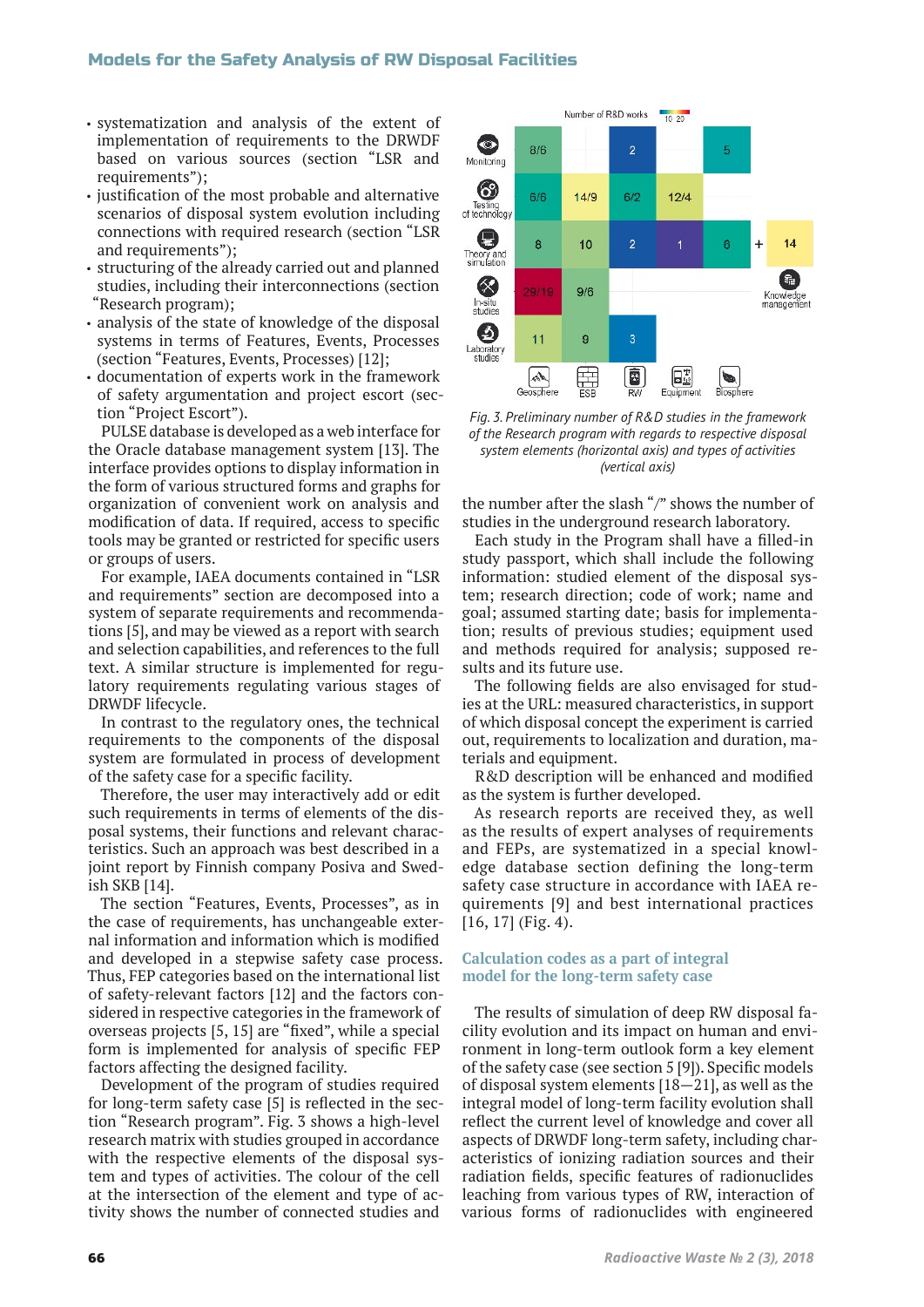# **LTSC Structure**

- **LTSC** 
	- $\blacktriangledown$   $\Box$  Final Report
		- □ Description of safety concept
		- Definition of safety functions, relevant parameters and assessment criteria
		- □ Confirmation of safety functions implementation by research at URL
	- $\blacktriangledown$   $\Box$  Set of general documents
		- $\blacktriangledown$  Series of reports on initial conditions (input data reports)
			- $\Box$  Site condition
			- $\Box$  ESB condition
			- $\Box$  RW composition and parameters
		- ▼ □ Series of reports on internal processes
			- $\Box$  Report on processes in RW and in the matrix
			- $\Box$  Report on processes in the canister
			- $\Box$  Report on processes in the backfilling
			- $\Box$  Report on processes in the concrete
			- $\Box$  Report on processes in host rock (including EDZ)
		- ▼ □ Series of reports on external processes
			- $\Box$  Climate report
			- Geosphere report
			- $\Box$  FEP report
			- $\Box$  Final report on scenarios
			- Report on models used
			- $\Box$  Report on radionuclide transport
			- $\Box$  Report on long-term modeling results
			- $\Box$  Report on operation consequences
	- $\blacktriangledown$   $\Box$  Additional information
		- $\Box$  Design documentation
		- $\Box$  Site description
		- R&D results, including earlier studies
		- $\Box$  FEP database

*Fig. 4. Preliminary structure of long-term safety case*

barriers and their near-field transport, features of interaction and contamination transportation in a geological environment, radionuclides transport in the biosphere and forecasted assessments of DRWDF radiation impact on population and biota, a system of auxiliary arguments required to raise the level of justification of calculations and trust in the project on the whole [9].

Exchange of data between the calculation codes is performed by formation and transfer of scenarios of change of material properties and processes sets of parameter values assigned to specific time period of the calculation process. Sensitivity and indeterminacy estimates [22] are also essential as they may be one of quantitative criteria for selection and prioritization of further research, which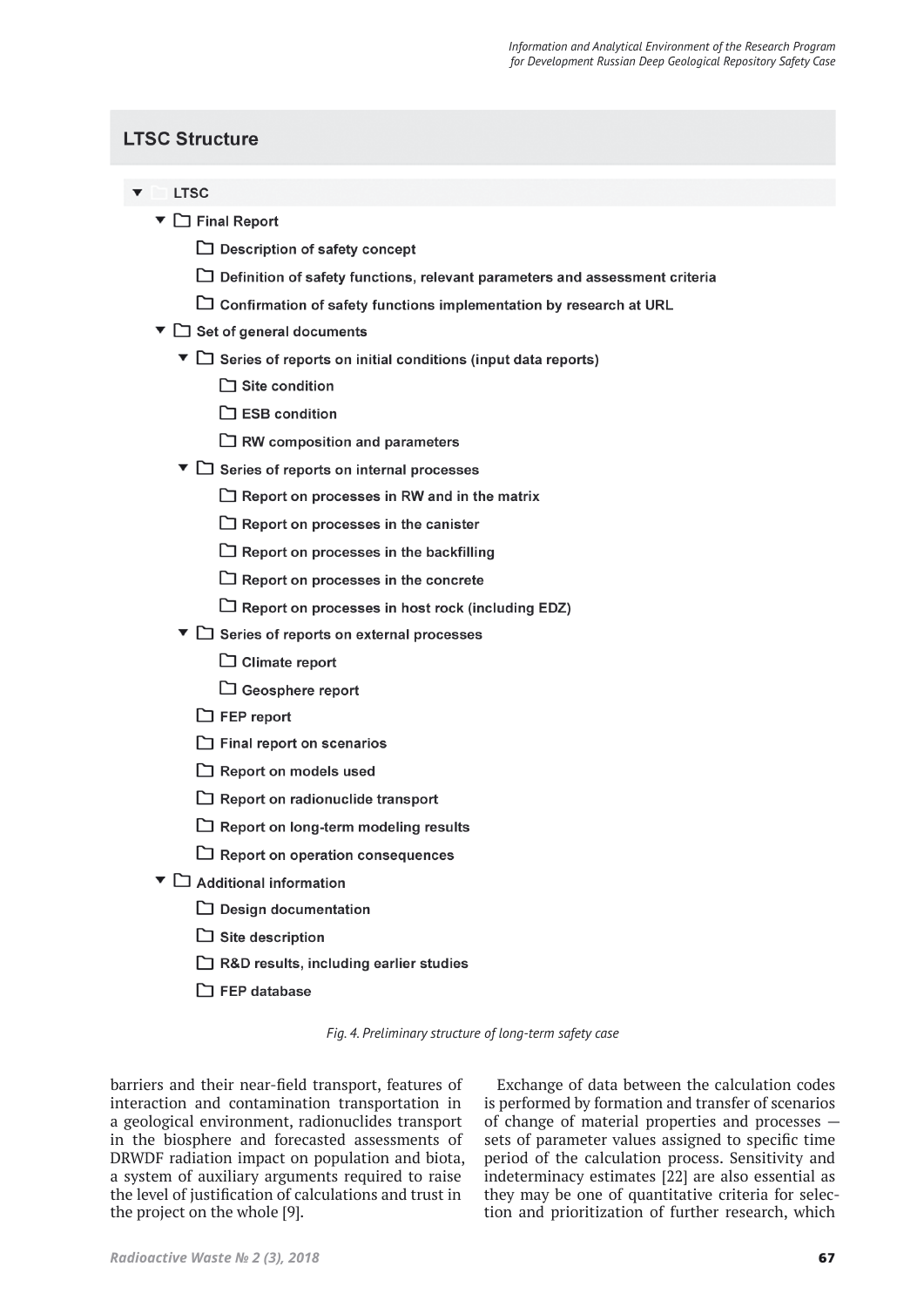may present results critical for design solutions ensuring long-term safety of DRWDF.

### **Information and analytical model of DRWDF**

Three-dimensional information and analytical model based on Neosyntez platform [23] implements the requirement to conceptual description of DRWDF model, including data on the materials used and elements of the disposal system (it. II.27 [8]).

Such an approach to description and demonstration of design solution has found wide use in construction in the form of BIM (Building Information Modeling) and includes generation and management of digital images of physical and functional parameters of real objects. The systems are ranked in accordance with the completeness of information for dimensions:

- 3D 3-dimensional facility model;
- $\cdot$  4D = 3D + time (process schedule, verification of design solutions in dynamic);
- 5D = 4D + cost (increase of efficiency, cost control);
- $\cdot$  6D = 5D + sustainability (sustainability, energy efficiency);
- $\cdot$  7D = 6D + management (facility lifecycle optimization).

The current goals of the information and analytical model — verification and feasibility demonstration of design and technical solution corresponds to the 4D level of BIM model. However, higher dimension levels will be required at future stages of DRWDF design.

One of the directions 4D modeling development is the use of combined THMBC (thermal, hydrodynamic, mechanical, biological and chemical) calculations. Results of these and other calculations would be verified in experimental studies at URL



*Fig. 5. Animation image of technological operations with 1 class RW*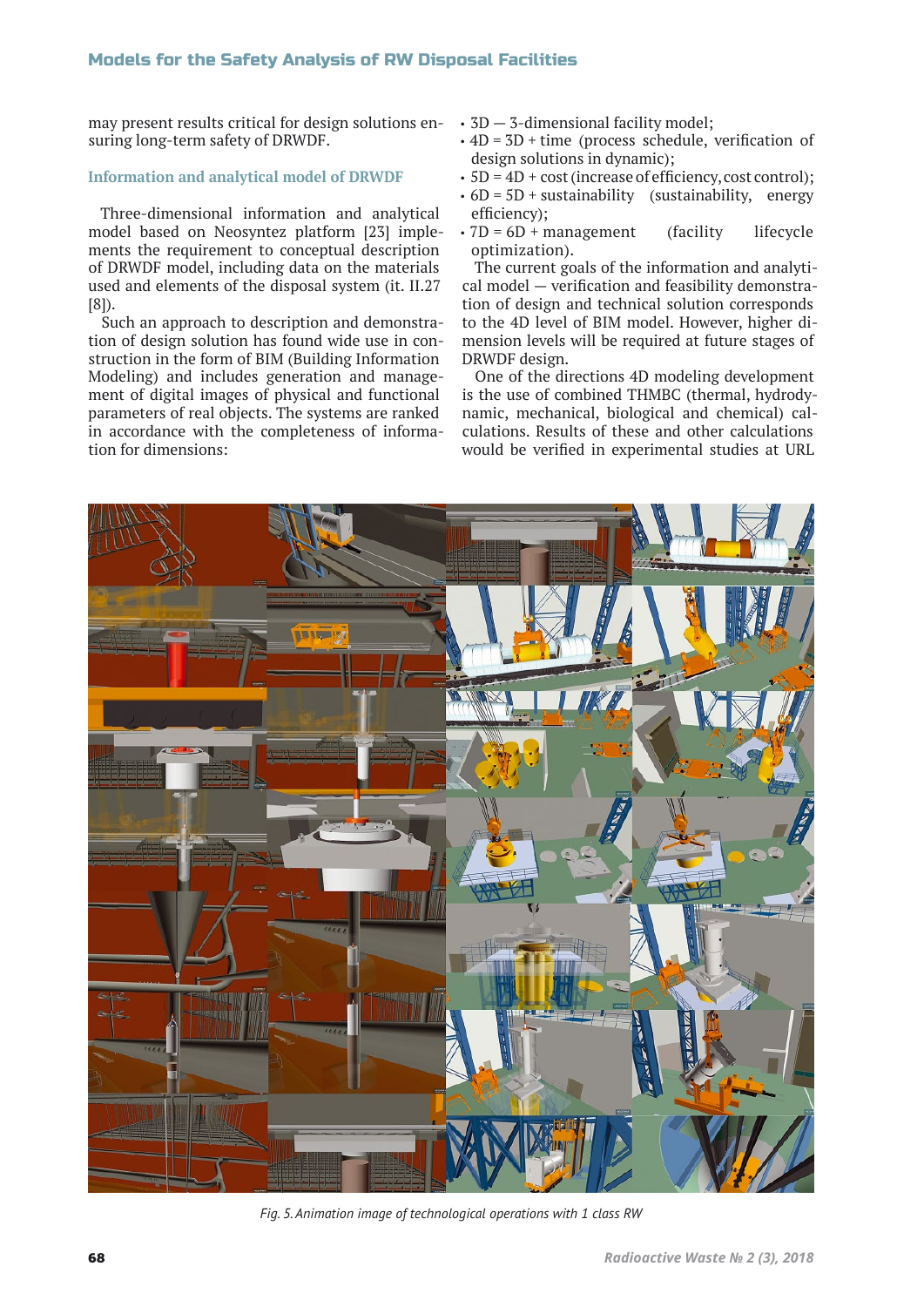and would affect the parameters of facility layout, design and materials used for its elements, as well as process parameters.

Fig. 5 shows animation image of technological operations with 1 class RW as an example of a 4D process. Such an illustration shows the process in detail and allows identifying problems already at the design stage as all the elements of the future facility are included in the 3D model. If a dynamic process proves to be impossible in 4D, then changes are introduced either to the 3D model (e.g., borehole cross-section is increased to fit the container), or to the process (a different loading method is considered).

Integration capabilities and further development

The objective of the works at the current stage and the vector of further development of the information platform of DRWDF research is gradual integration of calculation and software system, accumulated arrays of data, design solutions and available technologies to the digital URL structure.

The purpose and potential of the digital URL is to provide the specialists with a relevant tool for study of the processes at the projected DRWDF using digital models based on the parameters of a specific facility, and to provide access to accumulated information. The relevant software shall, on one hand, analyze and display the processes taking place at the experimental facilities of the underground laboratory, and, on the other hand, effectively plan and control the design of the geological disposal system.

Visualization of the results of disposal system digital modeling should assist the specialists and help demonstrate the safety and will be a valuable tool for interaction with stakeholders.

Results produced by calculation codes, i.e. quantitative and qualitative safety and feasibility arguments based on mathematical modeling results (it. II.10 [8]), shall naturally be incorporated in the structure of the long-term safety case, however, the integration capabilities shall not be limited to that. Full-scale integration of calculation codes with the PULSE database will allow using the latest experimental data and plan numerical experiments required for confirmation of specific safety arguments.

Integration of software systems and the information and analytical model will provide additional information about the objects included in the 3D model. Reflection of the changes of this information with time will constitute the 4D level of BIM approach. Also analysis of international experience demonstrates that such a model may become an interface of the Project knowledge database. For example, the German VIRTUS project [24] includes implementation of a "virtual underground research laboratory", where one can while "moving" along the three-dimensional DRWDF model both receive historical information from the database and plan and conduct numerical studies.

The interface of the numerical underground laboratory will include both virtual reality (VR) and

augmented reality (AR) elements. VR is a threedimensional model which surrounds the user, and AR are the computer models visible for the user in the real world.

The VR and AR market is currently expanding rapidly and supplies the users with many technologies, which can be used in the framework of DRWDF research program. For the case of VR technology there are applications for URL personnel training and training of specific actions (direction "Practical works at the site" of the DRWDF development strategy [6]), and implementation of virtual excursions to the underground laboratory. Also such an application may be used for remote peer review of the current status of works. One of the options of implementation of AR-technology is information support (acquiring additional information about the URL elements and systems, navigation at the site). AR also allows display of the full scale 3D model with all experimental and calculation data using just a smartphone and special marker or any flat surface (table, stand, etc.). Such capabilities of VR and AR technologies may be both a tool for implementation of IAEA recommendations and an instrument of communication with stakeholders.

### **References**

1. International Mechanisms to Support Records, Knowledge and Memory Preservation Over the Short and Medium Term. NEA/RWM/R(2015)2, Paris, France: OECD, 2015. Available at: http://www.oecdnea.org/rwm/docs/2015/rwm-r2015-2.pdf.

2. Vision Document for the Radioactive Waste Repository Metadata Management (RepMet) Project. NEA/RWM(2014)2, Paris, France: OECD, 2014. Available at: http://www.iaea.org/inis/collection/ NCLCollectionStore/\_Public/47/032/47032433.pdf.

3. Sourcebook of International Activities Related to the Development of Safety Cases for Deep Geological Repositories. NEA Report No. 7341, NEA/RWM/R(2013), Paris, France: OECD, 2017. Available at: https://www.oecd-nea.org/rwm/ pubs/2017/7341-sourcebook-safety-cases.pdf.

4. Comparative analysis of methods and tools for nuclear knowledge preservation. Technical report no. NG-T-6.7, IAEA Nuclear Energy Series. International Atomic Energy Agency, Vienna, Austria, 2011.

5. Dorofeev A. N., Bolshov L. A., Linge I. I., Utkin S. S., Saveleva E. A. Strategic Master Plan for R&D Demonstrating the Safety of Construction, Operation and Closure of a Deep Geological Disposal Facility for Radioactive Waste.*Radioactive Waste,* 2017, no. 1, pp. 32—41. (In Russian).

6. Strategija sozdanija punkta glubinnogo zahoronenija radioaktivnyh othodov.*Radioactive Waste,*  2018, no. 2(3), pp. 114—120. (In Russian).

7. Disposal of radioactive waste. Specific Safety Requirements No SSR-5, IAEA Safety Standards, IAEA, Vienna, 2011